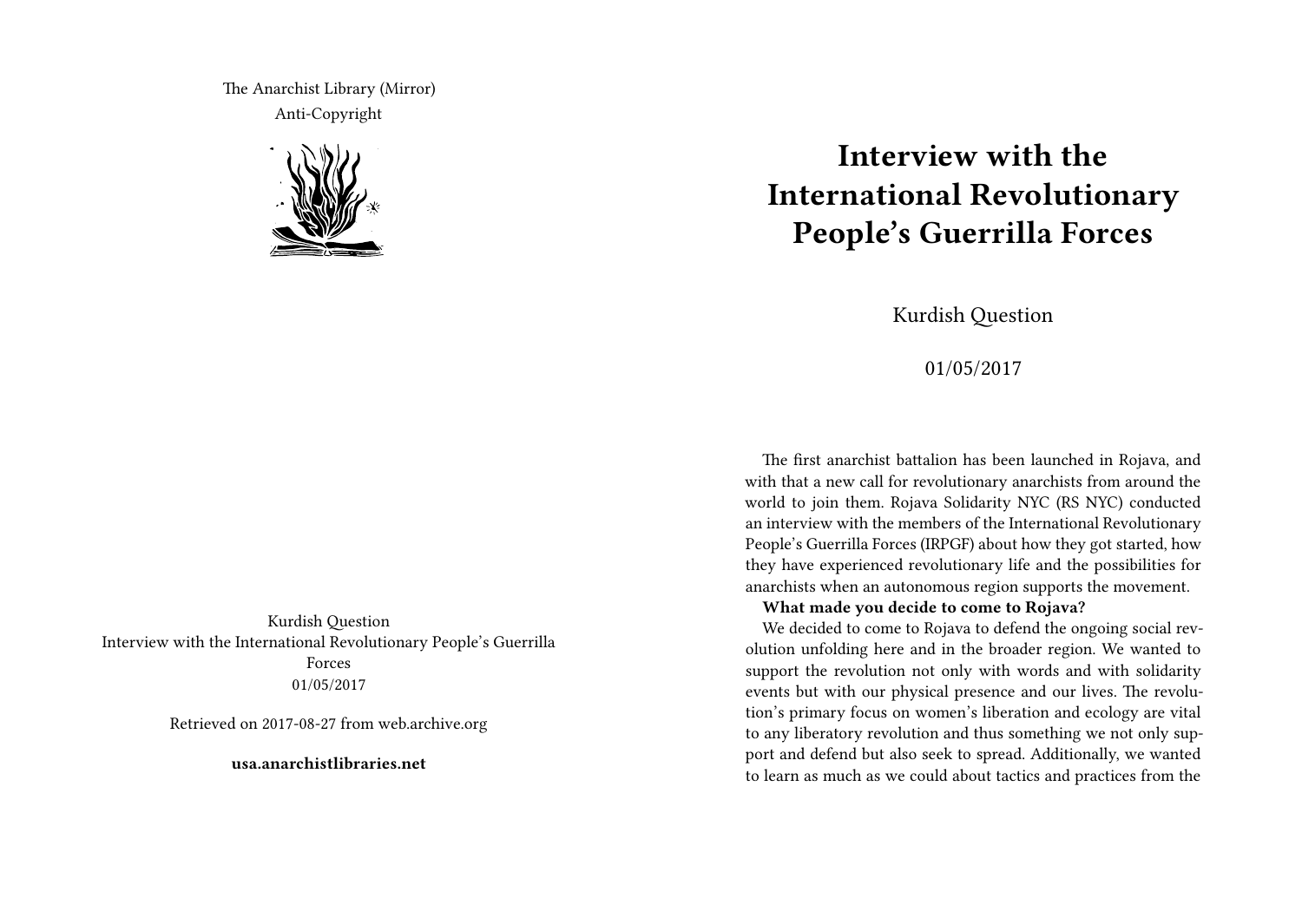various militant Apoist and communist parties as well as create a space for anarchist militants in the revolution.

# **How do you see your role in Rojava? And has it changed over the course of each member's involvement, from arriving to forming this collective?**

Our role in Rojava is first and foremost to help defend and ensure the success of the revolution on both a social and military level. Secondly, our role includes spreading anarchist principles and theory through education programs and exchanges with local communes and collectives. We see ourselves here in Rojava as a constitutive part of the project of democratic confederalism and we carry out whatever work is necessary to achieve the project's revolutionary goals and aims. While we all came here with these ideals and principles, the longer we have stayed the more we have seen and understood the richness and complexity of the revolution and the people, not only in an analytic sense but also in an emotional sense. For example, here we have gained a new understanding of comradeship that would have never developed in individualistic societies. This has allowed our understanding of the revolution to be much more nuanced and comprehensive than any armchair revolutionary attempting to critique from afar.

**What are the characteristics or practices you've found in Rojava that exemplify the revolution for you?**

One of the main characteristics and practices that exemplify the revolution and its ideals include the Tekmil, which is the term for the revolutionary practice of criticism and self-criticism implemented into the PKK by Öcalan and now used in revolutionary institutions in both the social and military spheres. The tekmil is used for several purposes: to ensure that people are continuously improving themselves and their relationships with those around them, as a means of resolving differences and tensions in a healthy and effective way, to keep the goals of a shared revolutionary horizon at the forefront of the struggle, and to restrict hierarchical relationships from forming within autonomous groups. Other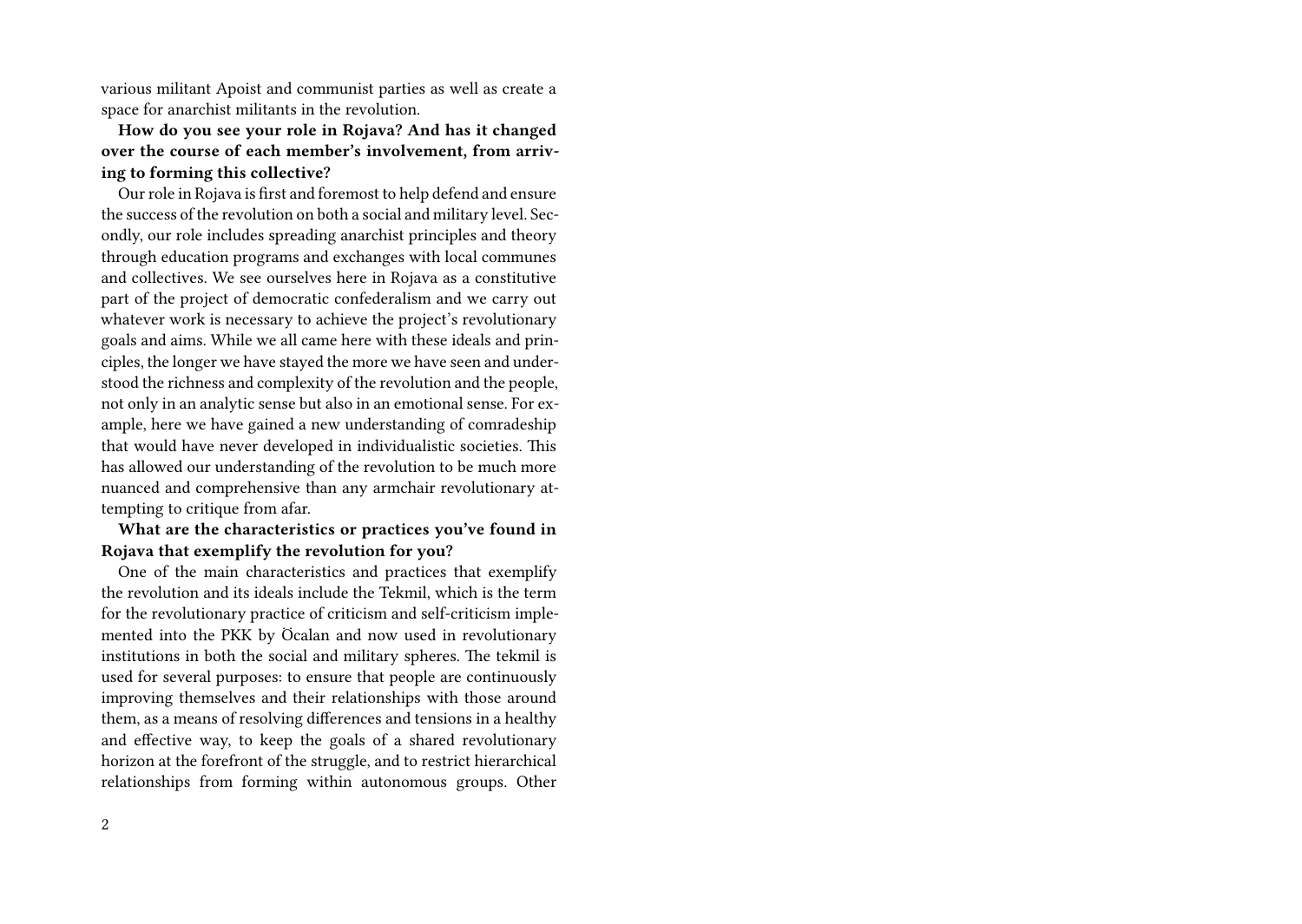main characteristics include collective life, women's empowerment and defense, people's defense, pluralism (religious, ethnic), efforts to bridge ethnic conflicts (reconciliation), and politics being an integral part of life for many. All of these characteristics have worked together to enable a heterogeneous population of human beings to not only liberate and defend themselves but also confront and work to reconcile conflicts that threaten their own solidarity. To us, this type of continual struggle to advance the emancipation of all is what it means to be revolutionary.

## **How do you see the Rojava Revolution in relation to anarchist struggles around the world?**

The Rojava Revolution, much like the revolution in Chiapas in the 90's, is one of indigenous peoples not only standing up against colonizers and imperialists, but also seeking to transcend capitalism and the nation-state. The Rojava Revolution and its principles are in line with those of anarchism and provides hope to other indigenous communities around the world who are co-struggling against their oppression and for their liberation. For example, Şehîd Kawa Amed was a native American and NoDAPL activist who traveled to Rojava to show his solidarity with the revolution and ultimately give his life for the cause. It is people like this who reveal the interconnectedness of indigenous and anarchist struggles around the world and fill us with the inspiration and determination to keep the struggle alive.

#### **What are the larger goals of this organization?**

Beyond supporting and defending the revolution in Rojava, we as IRPGF seek to advance the cause of anarchism around the world and continue the armed struggle until world revolution. In the meantime, we aim to create a training base in the region explicitly for anarchists to come, train, and prepare for the revolution both here and on their home fronts. We hope that this base will serve as a collective space where anarchists can come to learn a variety of revolutionary skills, spanning from the social to the guerrilla. Additionally, with the creation of this group, we aim to inspire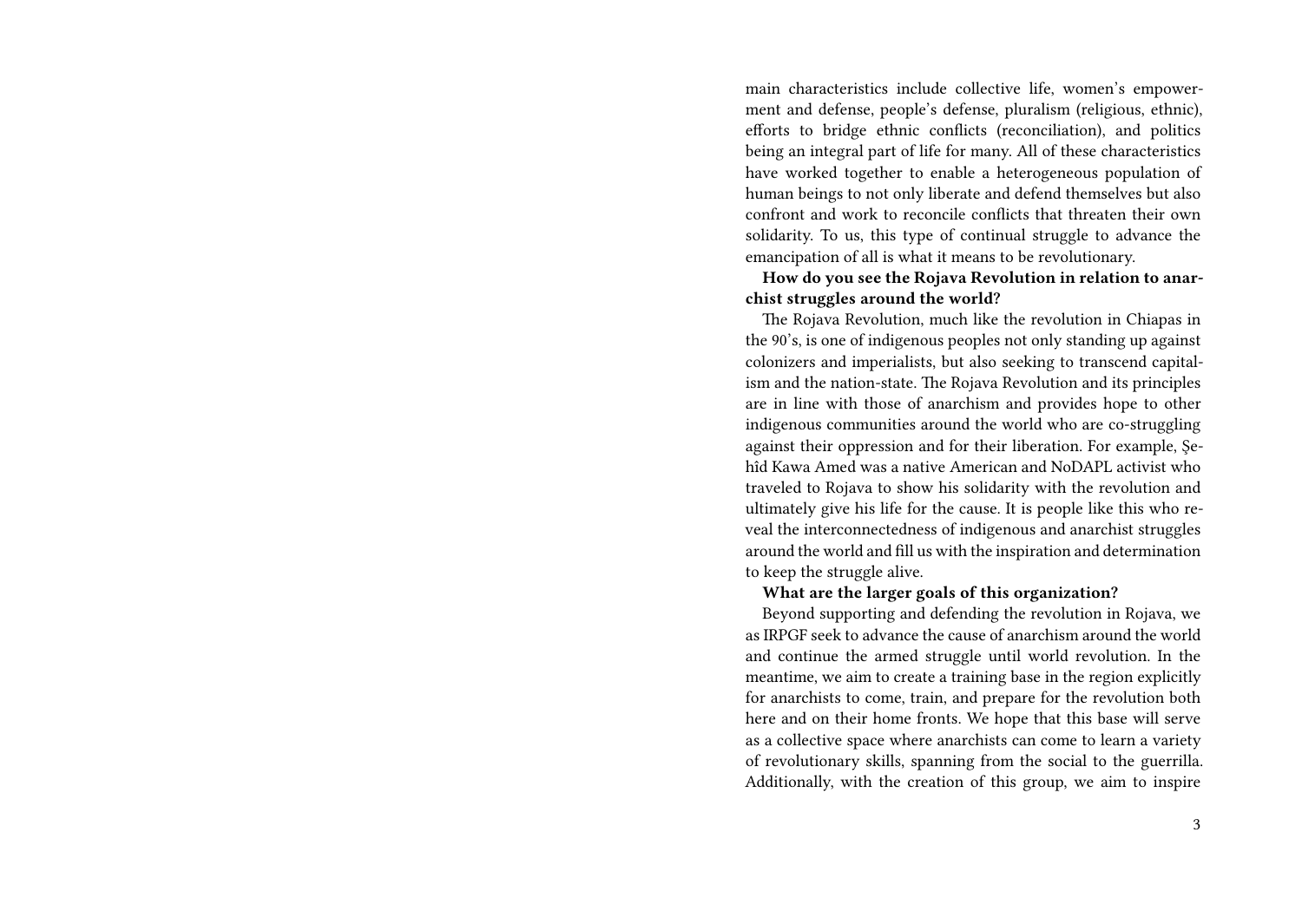more anarchists to come to the region and show physical solidarity for the revolution. For those anarchists that are unable to come for reasons outside their control, we hope that they can still support us and the revolutionary movements around the world through local solidarity actions and other creative means.

#### **What would be the ideal outcomes for IRPGF?**

Ideal outcomes first include the success of the revolution in Rojava and the spread of anarchist revolution and insurrection in every neighborhood around the world. Additionally, an anarchist base that can act as a center for revolutionary living and training for the foreseeable future would also be ideal. See you all in Rojava.

#### **How did you come to the conclusion to make this group?**

During the Spanish Civil War, tens of thousands of international volunteers and revolutionaries traveled to Spain from as far as China to show their solidarity and give their lives for a revolution that unfortunately proved to be unsuccessful. During the Syrian Civil War today, less than a thousand international revolutionaries have come to support and defend the ongoing social revolution in Rojava. We asked ourselves — how could it be that in the age of the Internet, air travel, and a thus vastly interconnected world was there such a lack of substantial international solidarity. We have heard criticisms from those who pay lip service to the Spanish Civil War, yet attempt to shame those that travel to Rojava with terms such as adventurists, imperialists, racists, and more. However, it is precisely those who level such critiques and do not show their physical solidarity here in Rojava who are the real racists, islamophobes, and imperialists. Instead of risking their comfort, privilege, and craft beer, they remain on their cushions, enjoying the material comforts provided by the imperialist and colonialist powers that have created the fascist monsters in this region. Thus, we came to the conclusion to make this group in order to fill the vacuum left by the anarchists who had yet to do so.

behavior, address them as a group that cares about each other's improvement as revolutionary human beings, rather than taking it to Facebook and denouncing them publicly. Create groups that enable people to begin to rely on each other again instead of the State. Get to know your neighbors and their problems. Don't think of yourself as better or separate from the general populous, as a real revolution needs to flow up from the people. Hold neighborhood assemblies that allow for projects to develop around local needs and put your lives on the line for others. Develop decentralized defense militias that can go to war with the State and its lackeys (cops, boneheads, etc.). In short, this is a time in the West when anarchism may either succeed or fail completely and the path it will take is in all of our hands.

## **What are the best ways for people back home to join in your mission and support your work?**

Of course, the best way for anarchists back home to join in our mission and work would be to come to Rojava and join the struggle directly. However, we are well aware that this is not possible for everyone and understand the need for ways to support us from afar. One simple yet crucial way to do so would be to join or create a local Rojava Solidarity group and help fund raise for our military and medical supplies. Bleeding out is the number one killer here and blood coagulates such as cellox are unfortunately in short supply. That and generally spreading awareness about the revolution and anarchist participation in it would be very helpful. Of course, continuing to advance the anarchist movement in your own neighborhoods and fighting shoulder-to-shoulder with the oppressed wherever you are will help the overarching mission and work of anarchism as well.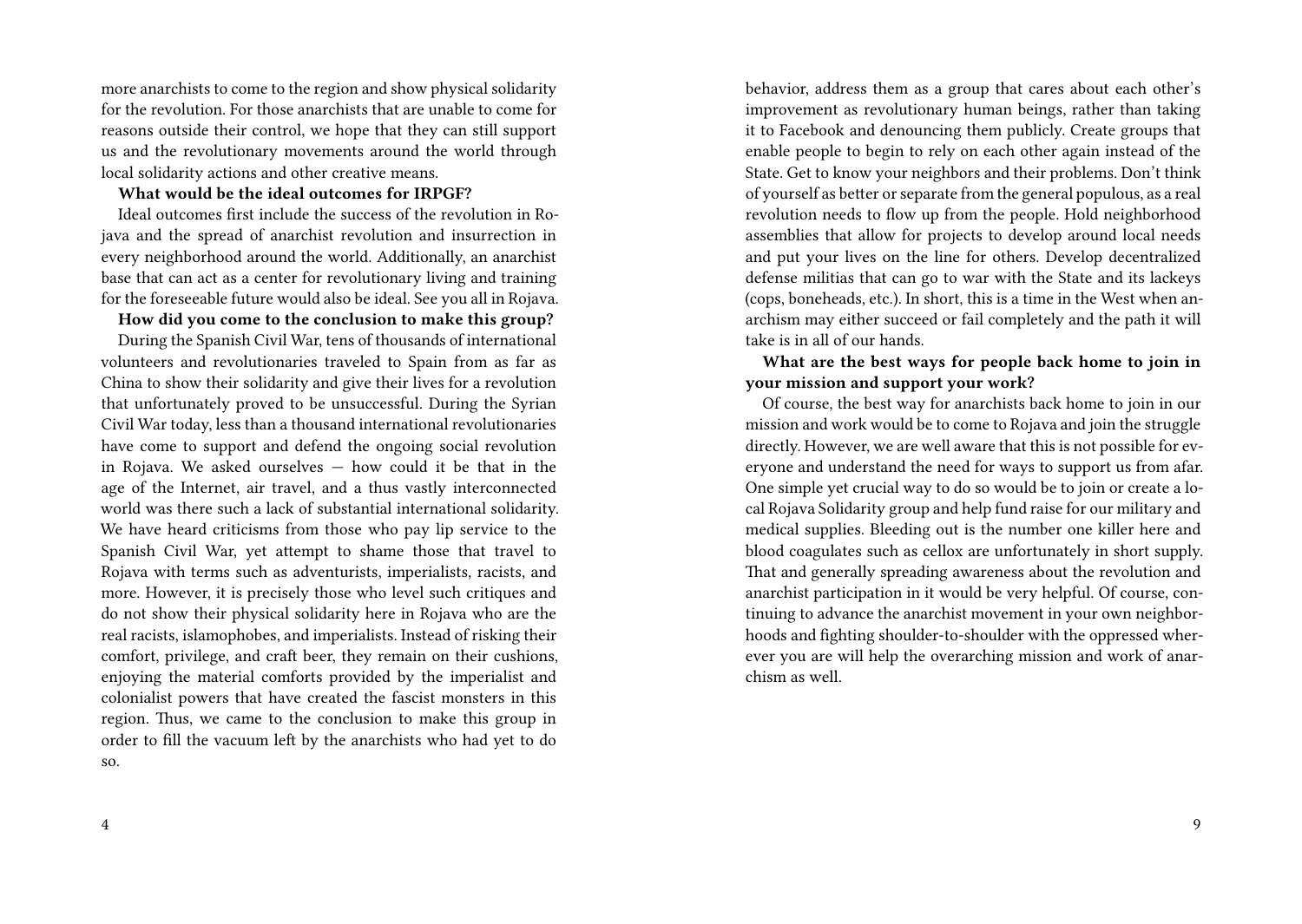from the area. Pick up a gun if necessary. Stand in front of a gun if necessary. If one is not ready to do this, they, in our opinion, cannot call themselves a revolutionary.

**What sorts of skills and practices would you recommend anarchist revolutionaries develop to help them further the struggle?**

IRPGF: Considering that revolution will contain both social and military aspects, we suggest that to prepare adequately and further the struggle, people must learn to live communally and develop the skills to carry out armed struggle. This is precisely the reason we see it as imperative that we create a base in the region for anarchists to travel to and do just that.

**There are many groups around the world right now hoping to bring the practices of the Rojava Revolution back home. What sort of advice would you give them?**

First, some advice is to be aware of the local contexts and develop programs specific to not only the current but historical local contexts. Second, to defeat the imposed alienation of both the State and Capital, it is important to find a way to develop means of spending time with each other that create and maintain truly revolutionary relationships. Experiencing life communally is an essential part of existing in Rojava and a key factor in the people's ability to continually rise up and defend each other when necessary. People here care about those around them in a much deeper sense than the capitalist concept of simply scratching each other's backs. To recreate this sense of community in Western societies we will first need to revolutionize ourselves and our relationships with each other. Call outs on social media need to be done away with. Baseless egos and smugness need to be done away with. Those attitudes have done nothing but further stagnate the movement. Bring yourself back down to the level of those around you, begin to perceive the movement as more than just something to boost your self-esteem, and struggle. Until this is done, a revolution will not be possible. So, spend time with each other. If you see problems in your comrades'

**Have there been any particular scenes or anecdotes that have reaffirmed your impressions of or commitments to the revolutionary project in Rojava?**

One of the most vivid scenes occurred when one of our comrades was staying with a family and a woman of the family began to tell our comrade about her experience with receiving education from and getting involved with the Mala Jin. She related how it changed her life, how she was able to revolutionize her perception of herself as a human being, and how a world of possibilities had opened up for her. Her eyes while discussing this are something that our comrade will never forget. Still, our comrade notes that one mostly experiences the revolutionary spirit in day to day life and those moments of true liberation don't come from the institutions that have been set up but from the cultural changes that have occurred, which are almost impossible to capture with words.

Another event occurred on the eve of Nevroz. During the night, the city streets were full of fires usually consisting of burning tires. People were gathered around them chanting, singing and dancing. This was the day that for decades had been repressed and forbidden for Kurds in Syria and Turkey. Now it was celebrated openly as a day of cultural expression and liberation with great joy and excitement. While we were riding around the city in our pick up truck waving, shouting and occasionally shooting off AK's with our comrades, a large convoy of cars appeared. They were packed with people who were hanging out the windows and even on the roofs of the vehicles waving flags, chanting and shouting. Some were shooting tracer rounds from their weapons since there were no fireworks for the festivities. We quickly pulled into the convoy and drove around the city for hours honking the horn, waving to the people gathered on the streets or looking from their balconies and windows and blasting revolutionary music. During the evening we stumbled upon a large fire with many young children holding hands, jumping up and down while singing and dancing. In front of the fire was a group of young girls of all ages holding